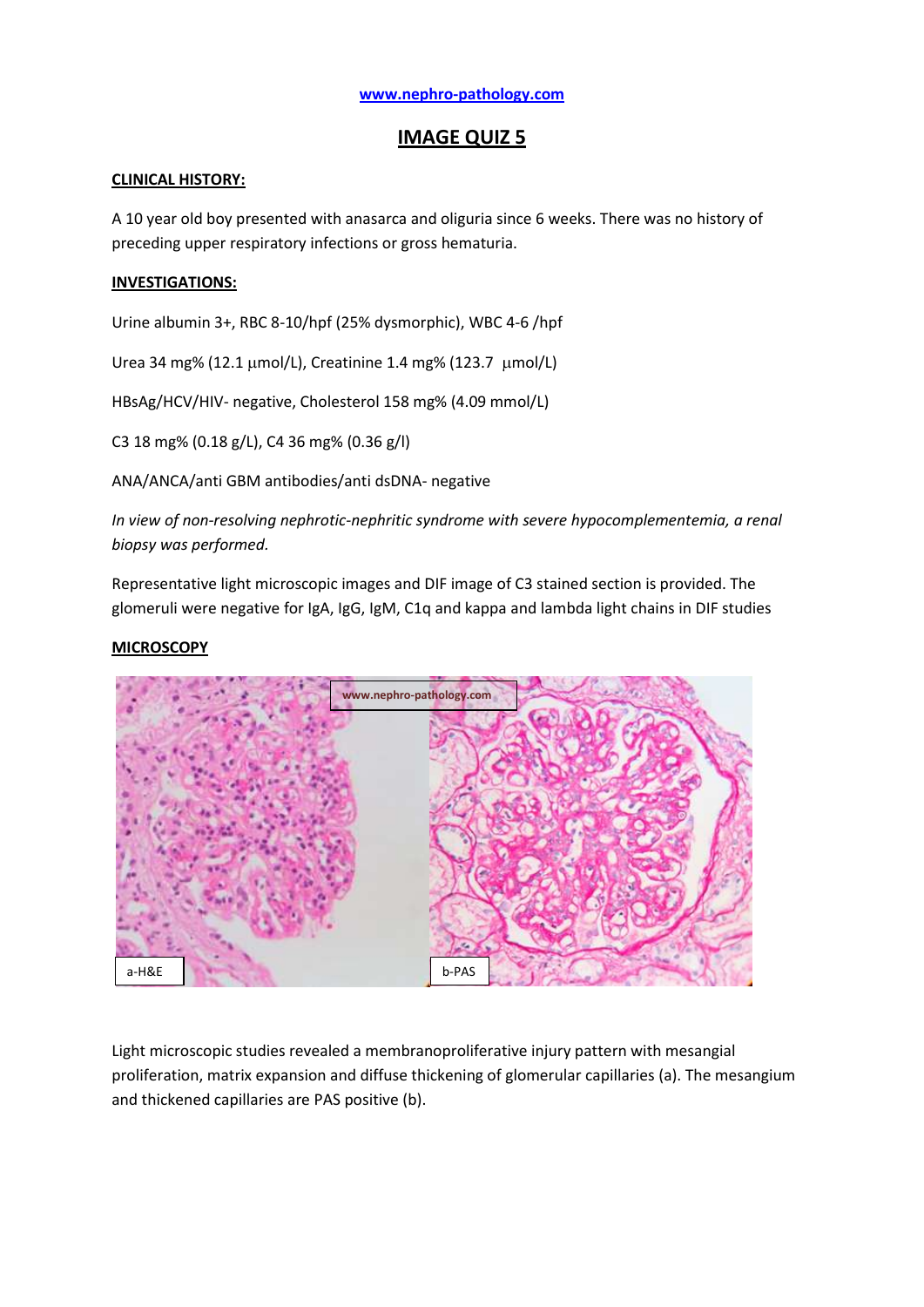

Silver methenamine stained sections (c) show argyrophilic periphery of capillaries and negative/weakly positive internal staining, corresponding to capillary wall (and mesangial)deposits.

DIF studies show exclusive/isolated staining for C3 with a characteristic pattern of "band like" staining in peripheral capillaries and coarse granular positivity in central mesangial areas with few "ring like" forms.

Based on serological features (severe hypocomplementemia: low C3 with normal C4 levels), membranoproliferative glomerular injury pattern, and exclusive/ isolated deposits of C3 in a characteristic pattern, possibilities of Dense Deposit Disease and C3 glomerulonephritis were considered.



Ultrastructural examination confirmed the intense "ribbon like" confluent electron dense deposits in capillary walls and mesangial areas (e).

## **DIAGNOSIS:**

Dense Deposit Disease (DDD)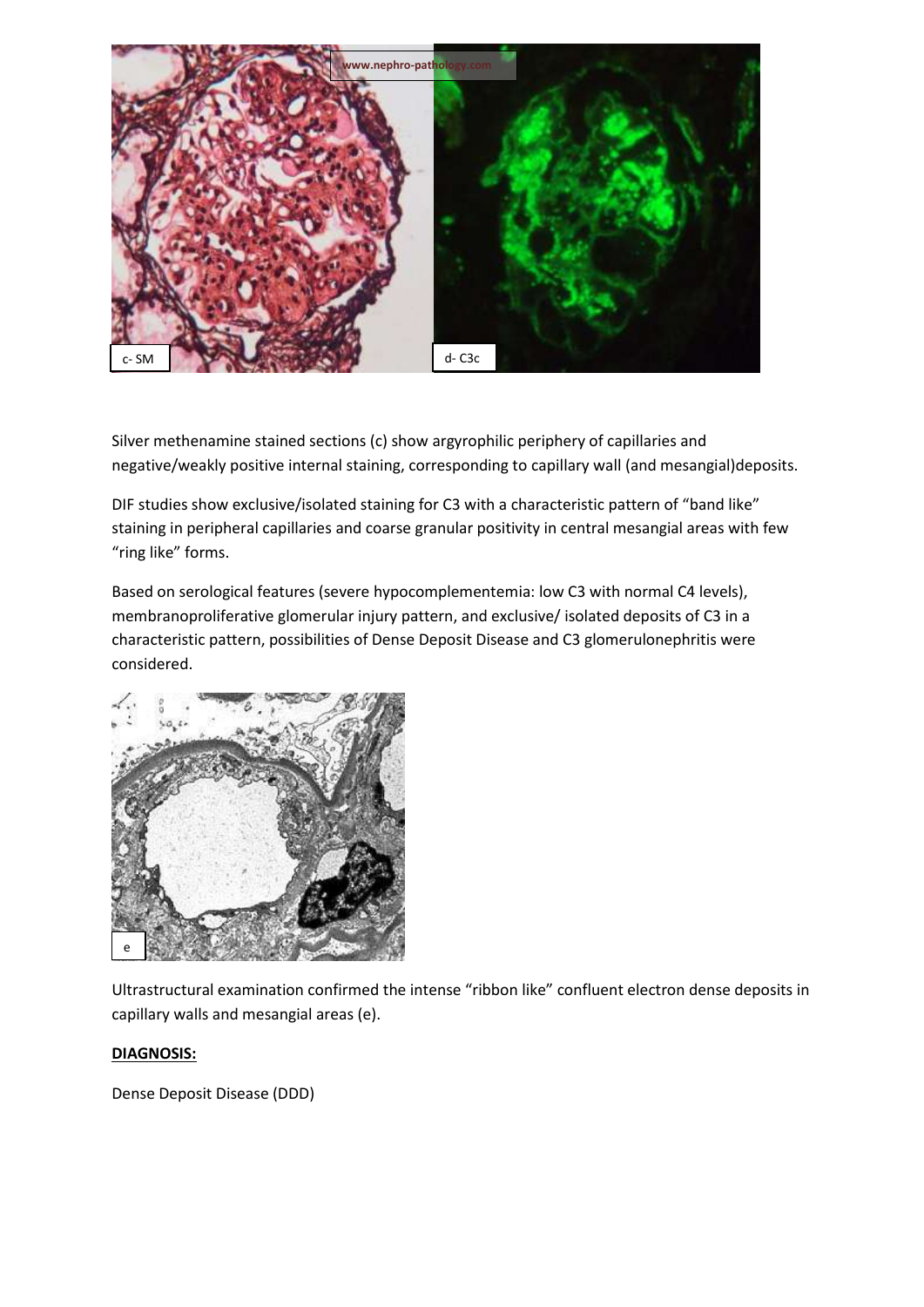#### **DISCUSSION:**

Dense Deposit Disease (DDD) or Membranoproliferative glomerulonephritis Type 2, MPGN II is rare disease, accounting for less than 20% of cases of MPGN in children and only a small proportion of cases in adults. Its morphologic hallmark is the presence of dense, often ribbon like continuous or discontinuous deposits within the lamina densa of glomerular basement membrane (GBM) and less often in mesangial areas seen by electron microscopy. The entity was first described in 1975 by Habib et. al [1] as a variant of Membranoproliferative glomerulonephritis, and since then great strides have made in understanding the pathogenesis and pathophysiology of the disease. MPGN II affects both genders equally and is usually diagnosed in children between 5 and 15 years of age and may present with one of five findings: Hematuria, proteinuria, hematuria and proteinuria, acute nephritic syndrome, or nephrotic syndrome. Although these findings are nonspecific, about 80% of patients with MPGN II are positive for serum C3 nephritic factor (C3NeF), an autoantibody directed against C3bBb, the convertase of the alternative pathway (AP) of the complement cascade [2].

Patients with MPGN II can develop drusen, which are whitish-yellow deposits within the ocular Bruch's membrane, beneath the retinal pigment epithelium. Over long time, these may affect vision due to formation of neovascular membranes, macular detachment, and central serous retinopathy in approximately 10% of the patients [3]. MPGN II can be associated with acquired partial lipodystrophy (APL). This manifests as loss of subcutaneous fat in the upper half of the body and usually precedes the onset of kidney disease by several years [4-5]

Spontaneous remissions of MPGN II are uncommon and most patients suffer from chronic deterioration of renal function leading to ESRD in approximately half of patients within 10 yr of diagnosis [6-8].

The pathophysiologic basis for MPGN II seems to be the uncontrolled systemic activation of the alternative pathway of the complement cascade. There are different triggers that result in complement system dysfunction, including mutations in fH, antibodies directed against fH, and an autoantibody directed against C3bBb called C3NeF that is present in most people with MPGN II.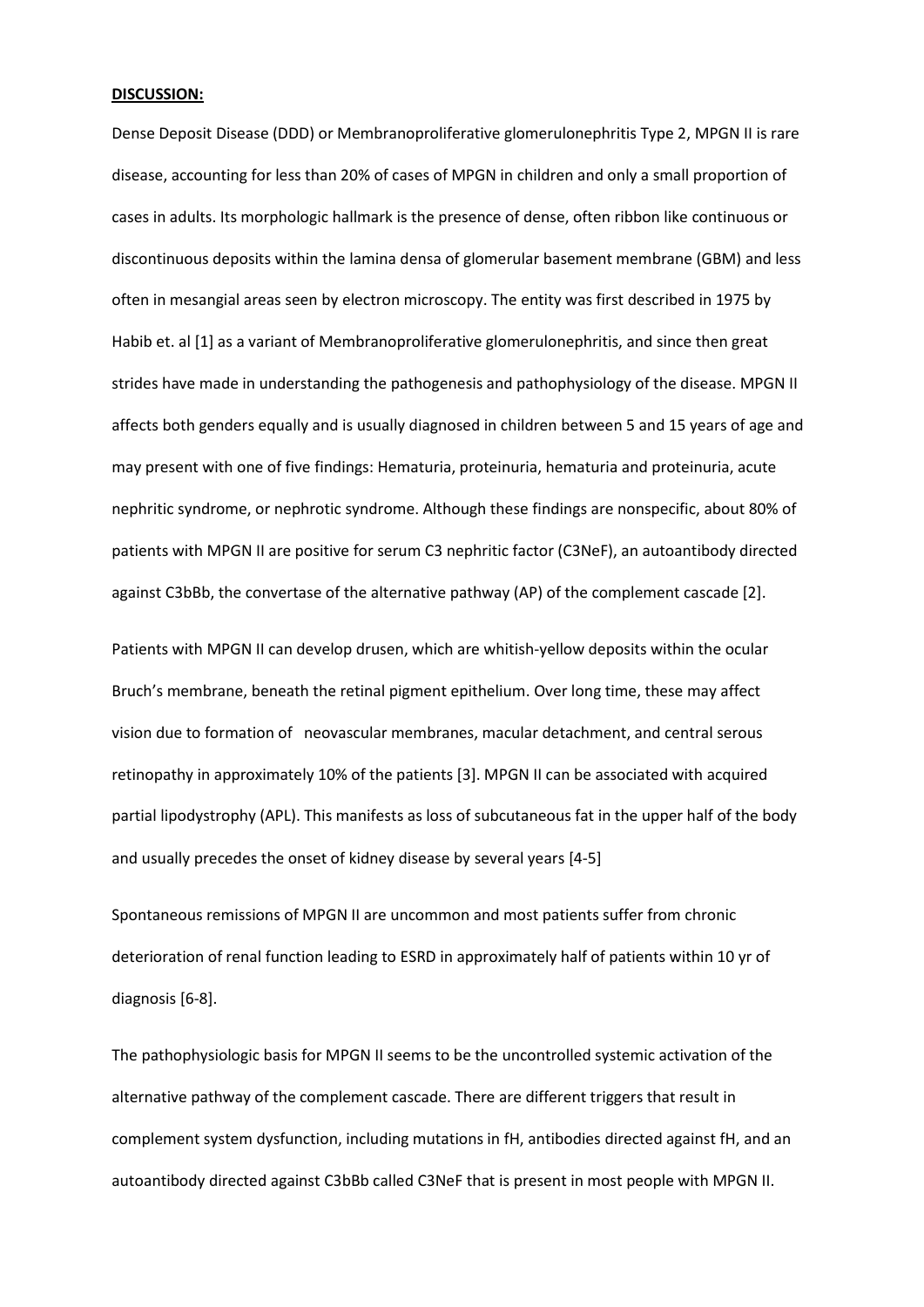It is thought that dense deposit disease is a more accurate descriptive name than MPGN II because dense deposits are diagnostic and are not invariably associated with prominent capillary wall thickening or hypercellularity [9]. On light microscopy,the dense deposits associated with DDD are eosinophilic and refractile, stain brightly with periodic acid-Schiff, and are highly osmophilic, explaining their electron-dense appearance [10]. Often, they are present in the mesangial matrix, along the basement membranes of tubules and Bowman's capsule, and around small vessels.

The characteristic immunopathological finding in MPGN II is intense and exclusive (usually no immunoglobulins are seen while the glomeruli may show variable staining for C1q) deposition of C3 along the glomerular capillary walls in a ribbon-like pattern and in the mesangial regions as coarse granules, "rings" or "spherules" [11]. Recent studies using laser capture microdissection and mass spectrophotometric analysis of proteins has shown that in addition to fluid-phase dysregulation of the alternative pathway (C3), soluble components of the terminal complement complex (clusterin and vitronectin) also contribute significantly to glomerular lesions found in DDD [12].

Most treatments for MPGN II are ineffective. Although only a few patients will have fH mutations, genetic screening of fH should be completed on all patients with MPGN II. Treatments to remove or suppress C3NeF activity include plasmapheresis, IVIg, and B cell suppression [13].Recent reports have documented utility of eculizumab in DDD [14-16].

#### **REFERENCES:**

1. [Habib R, Gubler MC, Loirat C, Mäiz HB, Levy M.](http://www.ncbi.nlm.nih.gov/pubmed/1095806?dopt=Abstract&holding=npg) Dense deposit disease: a variant of [membranoproliferative glomerulonephritis.](http://www.ncbi.nlm.nih.gov/pubmed/1095806?dopt=Abstract&holding=npg) Kidney Int. 1975 Apr;7(4):204-15.

2. [Schwertz R, Rother U, Anders D, Gretz N, Scharer K,Kirschfink M: Complement analysis in children](http://www.ingentaconnect.com/content/mksg/pai/2001/00000012/00000003/art00012)  with idiopathic membranoproliferative glomerulonephritis: A longterm follow-up. Pediatr Allergy [Immunol 12: 166](http://www.ingentaconnect.com/content/mksg/pai/2001/00000012/00000003/art00012)–172, 2001

3. [Colville D, Guymer R, Sinclair RA, Savige J: Visual impairment caused by retinal abnormalities in](http://www.ncbi.nlm.nih.gov/pubmed?term=Colville%20D%2C%20Guymer%20R%2C%20Sinclair%20RA%2C%20Savige%20J%3A%20Visual%20impairment%20caused%20by%20retinal%20abnormalities%20in%20mesangiocapillary%20(membranoproliferative)%20glomerulonephritis%20type%20II%20(%E2%80%9Cdense%20deposit%20disease%E2%80%9D).%20Am%20J%20Kidney%20Dis%2042%3A%20E2%E2%80%93E5%2C%202003)  [mesangiocapillary \(membranoproliferative\) glomerulonephritis type II](http://www.ncbi.nlm.nih.gov/pubmed?term=Colville%20D%2C%20Guymer%20R%2C%20Sinclair%20RA%2C%20Savige%20J%3A%20Visual%20impairment%20caused%20by%20retinal%20abnormalities%20in%20mesangiocapillary%20(membranoproliferative)%20glomerulonephritis%20type%20II%20(%E2%80%9Cdense%20deposit%20disease%E2%80%9D).%20Am%20J%20Kidney%20Dis%2042%3A%20E2%E2%80%93E5%2C%202003) ("dense deposit disease"). Am [J Kidney Dis 42: E2](http://www.ncbi.nlm.nih.gov/pubmed?term=Colville%20D%2C%20Guymer%20R%2C%20Sinclair%20RA%2C%20Savige%20J%3A%20Visual%20impairment%20caused%20by%20retinal%20abnormalities%20in%20mesangiocapillary%20(membranoproliferative)%20glomerulonephritis%20type%20II%20(%E2%80%9Cdense%20deposit%20disease%E2%80%9D).%20Am%20J%20Kidney%20Dis%2042%3A%20E2%E2%80%93E5%2C%202003)–E5, 2003

4. [Eisinger AJ, Shortland JR, Moorhead PJ: Renal disease in partial lipodystrophy. Q J Med 163: 343](http://www.ncbi.nlm.nih.gov/pubmed?term=Eisinger%20AJ%2C%20Shortland%20JR%2C%20Moorhead%20PJ%3A%20Renal%20disease%20in%20partial%20lipodystrophy.%20Q%20J%20Med%20163%3A%20343%E2%80%93354%2C%201972)– [354, 1972](http://www.ncbi.nlm.nih.gov/pubmed?term=Eisinger%20AJ%2C%20Shortland%20JR%2C%20Moorhead%20PJ%3A%20Renal%20disease%20in%20partial%20lipodystrophy.%20Q%20J%20Med%20163%3A%20343%E2%80%93354%2C%201972)